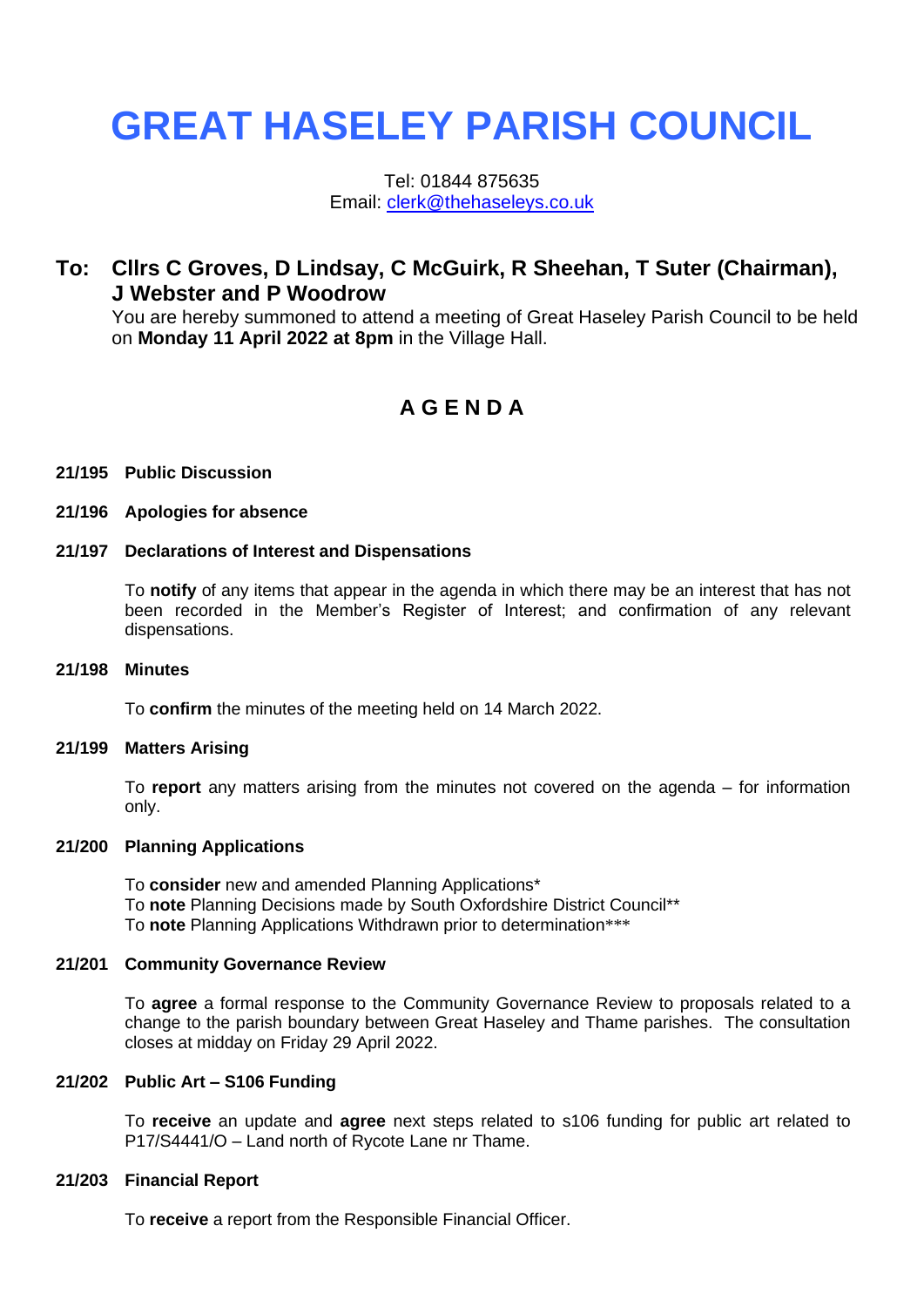#### **21/204 Payments**

To **approve** the following cheques: £345.60 Scribe, £45.00 Oxfordshire Playing Fields Association, £608.19 Parish Administration, £152.00 HMRC, £52.00 Shield Maintenance

#### **21/205 Haseley Updates / Newsletter**

To **discuss** next steps.

#### **21/206 Environmental Strategy**

To **approve** Phase 1 of the Climate Action Plan.

#### **21/207 Grass Cutting**

To **agree** the grass cutting contract for 2022.

#### **21/208 National Association of Local Councils (NALC)**

To **consider** a response to a letter from the Chair of NALC's Smaller Councils Committee asking how NALC can help support smaller councils.

#### **21/209 Reports from Committees / County and District Councillors**

To **receive** reports from District Councillor C Newton and County Councillor F van Mierlo.

To **receive** reports from Committees on: Allotments, Communication, Environment, Footpaths, Millennium Wood, Miss Cross Field, Playing Fields, Village Hall.

#### **21/210 Correspondence**

To **distribute** correspondence received.

#### **21/211 Information Exchange**

To **receive** any items a Parish Councillor may wish to raise and where necessary include items raised on the next agenda for discussion.

### **21/212 Date of Next Meeting**

To **confirm** the next meeting will be the Annual Meeting on 9 May 2022 commencing at 7.30pm in the village hall.

> **Andrea Oughton Parish Clerk 5 April 2022**

# **\*Planning Applications:**

#### **P22/S0461/LB – [The Old Shop, 24 Rectory Road, Great Haseley](https://data.southoxon.gov.uk/ccm/support/Main.jsp?MODULE=ApplicationDetails&REF=P22/S0461/LB)**

To construct 2m x .8m timber porch with reclaimed clay tile roof, windows to match existing but with heritage double glazed units. Remove existing modern door which does not seal in old frame.

# **P22/S0453/HH - [The Old Shop, 24 Rectory Road, Great Haseley](https://data.southoxon.gov.uk/ccm/support/Main.jsp?MODULE=ApplicationDetails&REF=P22/S0453/HH)**

To construct 2m x .8m timber porch with reclaimed clay tile roof, windows to match existing but with heritage double glazed units. Remove existing modern door which does not seal in old frame.